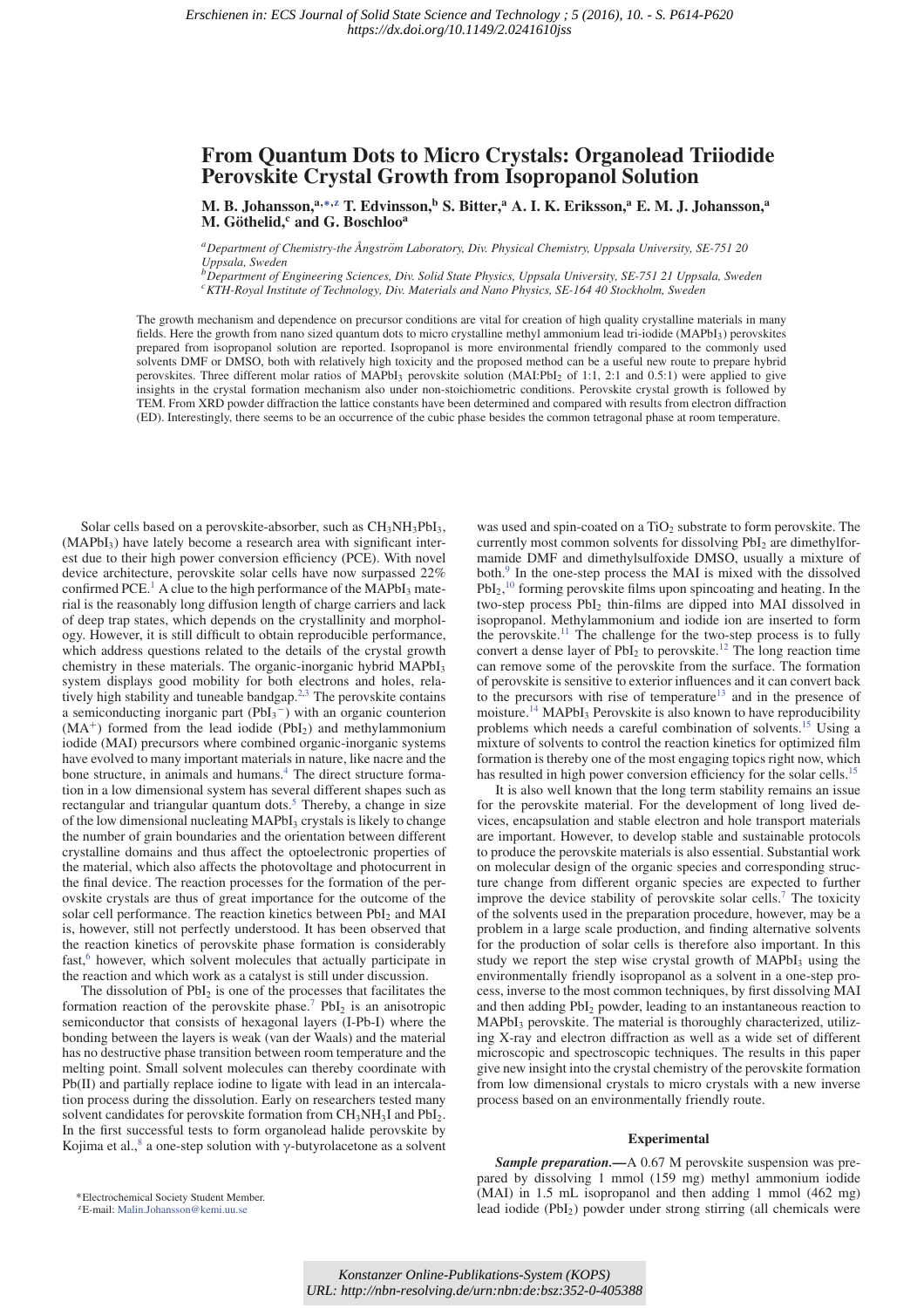

Figure 1. a) (MAPbI<sub>3</sub>) perovskite suspension in isopropanol b) spin-coated MAPbI<sub>2</sub> suspension on a glass substrate.

of pro-analysis (PA) and purchased from Sigma-Aldrich). The solution immediately turned from transparent to black while pouring PbI<sub>2</sub> into the isopropanol MAI mixture. All reactions were carried out at room temperature. The triiodide perovskite  $CH<sub>3</sub>NH<sub>3</sub>PbI<sub>3</sub>$  suspension was synthesized from different molar ratio of the precursors for comparison; One stoichiometric solution with (1:1) molar ratio of  $CH<sub>3</sub>NH<sub>3</sub>I$  and PbI<sub>2</sub> and two non-stoichiometric solutions with excess and lack of methylammonium iodide having molar ratio of (2:1) and (0.5:1), respectively. These perovskite particles were much more stable both in the suspensions and as a spin-coated film than conventional MAPbI<sub>3</sub> perovskite thin films and could stand moisture in the air for several weeks. The stability is comparable to colloidal quantum dot perovskites used within optoelectronics (CsPbX<sub>3,</sub> X = Cl,Br and  $I)$ .<sup>16,1</sup>

For optical and morphology characterization a thin-film perovskite layer was spin-coated, 2k rpm for 10 s, on object glasses (Thermo Scientific). The perovskite suspension in a glass jar and a spin-coated glass substrate with a thin film of single crystalline perovskite grains are depicted in Figs. 1a and 1b, respectively.

*Material characterization.—*The crystal formation was studied using a JEOL (Model JEM-2100F) field emission transmission electron microscope (FE-TEM) with electron diffraction functions, operating at 200 kV and probe size under 0.5 nm. For classification of the Bravais lattice from the electron diffraction using TEM, the Laue condition was used, the reciprocal lattice vector  $H$  corresponds to a Bragg reflection from the family of direct lattice planes [*hkl*] perpendicular to *H;*

$$
|H_{hkl}| = \frac{1}{d_{hkl}}\tag{1}
$$

where  $d_{hkl}$  is the distance between the lattice planes.

The crystalline structure and phase of the MAPbI<sub>3</sub> thin films were determined by grazing incidence X-ray diffraction (GIXRD), using a Siemens D5000 θ–2θ instrument, employing parallel-plate sollers with a resolution of  $0.3°$  (2 $\theta$ ). X-ray diffraction (XRD) patterns were recorded from the crystalline perovskite grains of the evaporated isopropanol solution (powder) using a Bruker D8 TwinTwin instrument with Bragg Brentano set-up and resolution of 0.05° (2θ). The Cu $K_{\alpha}$ <sub>2</sub> influence was corrected for using the program software Eva.

The diffraction angle  $\theta$  was determined using Bragg's law;  $n\lambda$  =  $d_{hkl}$  sin θ, where λ = 1.54056 Å is the CuKα<sub>1</sub> X-ray wavelength.

The lattice constants  $a$  and  $c$  were calculated using the unit cell for the tetragonal phase using;

$$
d_{hkl} = \frac{1}{\sqrt{\frac{h^2 + k^2}{a^2} + \frac{l^2}{c^2}}} \tag{2}
$$

For the small amount of cubic phase occurring in the structure the lattice constant **a** was determined by;

$$
d_{hkl} = \frac{a}{\sqrt{h^2 + k^2 + l^2}}
$$
 [3]

The surface morphology and grain sizes of the formed nanostructures were characterized with scanning electron microscopy (SEM), using a LEO 1550 FEG instrument (LEO Electron Microscopy Ltd., Cambridge, UK) with in-lens detector operating at 10 kV.

*Optical characterization and material properties.—*The reflectance and transmittance of a spin-coated layer of perovskite solution on a lab-glass were measured with a Perkin-Elmer Lambda 900 double-beam UV/Vis/NIR spectrophotometer equipped with an integrating sphere and a Spectralon reflectance standard. The absorption coefficient α as a function of wavelength  $λ$  was determined by spectrophotometry from the special absorption $18$ 

$$
\alpha(\lambda) = \frac{1}{d} \ln \left( \frac{1 - R(\lambda)}{T(\lambda)} \right)
$$
 [4]

where *d* is the thickness of the film. The film thickness, *d*, was determined from surface profilometry, Dektak XT (Bruker) and it was found to be  $d_{(1:1)} = 690$  nm for the stoichiometric sample and  $d_{(2:1)} =$ 700 nm and  $d_{(0.5:1)} = 500$  nm for the nonstoichiometric samples.

Photoluminescence emission measurements were performed using a Horiba Jobin Yvon Fluorolog instrument (Model FL3-222). The signal was automatically corrected for wavelength dependent instrument sensitivity and normalized with a reference signal to compensate for lamp fluctuations. The measurements were performed in backscattering geometry employing 30◦ angle of incidence of the excitation beam with respect to the surface normal and the detection optics aligned along the surface normal. A monochromator slit width resulting in a spectral resolution of 5 nm was used.

Further material properties were determined using Raman spectra which were recorded with a Renishaw InVia Raman spectrometer with 1 cm<sup>-1</sup> resolution using a frequency-doubled YAG laser (532 nm) and 1800 lines/mm grating. A 50x objective was used and gave a laser spot with 3  $\mu$ m diameter with 50  $\mu$ W intensity on the sample. A notch filter was used, blocking the plasma line 10 cm−<sup>1</sup> into the Stokes part of the spectra.

# **Results and Discussion**

*Crystal formation.—*Within seconds, the solution turns black when adding  $PbI_2$  powder into the dissolved MAI in isopropanol (Fig. 1a). Isopropanol acts as good solvent for the organic part (MAI) due to solvent-solute hydrogen bond interactions, which result in MA<sup>+</sup> and I<sup>−</sup> ions. PbI2, on the other hand is nearly insoluble in isopropanol. The PbI<sub>2</sub> crystal structure has a layered structure allowing intercalation of MA additionally assisted by the sheet like morphology, see Fig. 3b, leading to high accessible surface for reactions. The ions react very fast when they are inserted into the isopropanol solution of MAI. The morphology and size of the particles change significantly, see SEM pictures, demonstrating that the reaction is not only the insertion of  $MA^+$  and  $I^-$  ions into  $PbI_2^{11}$  but is also mediated by the benign environment of the solvent molecules.

The low solubility of  $PbI_2$  in alcohols will minimize asymmetric interactions with ions from the solvent itself during their assembly into crystal form. In this approach, the dissolved  $MA^+$  and  $I^-$  will then react with the undissolved PbI2 primarily via intercalation assisted by the isopropanol and form the  $MAPbI<sub>3</sub>$  perovskite with a rather low activation energy due to the high solubility of  $MAI<sup>19</sup>$ 

In Figure 2 below it is possible to follow the crystal growth from low dimensional nucleating quantum dots (QDs) to large grains from the same sample preparation  $(1:1)$  by following the (a), (b), (c), (d), (e) and (f) images. In Figs. 2a and 2b the solution has just been prepared and the QDs have been separated with extra solvent to clearly see the particle formation in the TEM microscope. The perovskite QD, seen in Fig 2a, reveal an icosahedron form viewed from above with five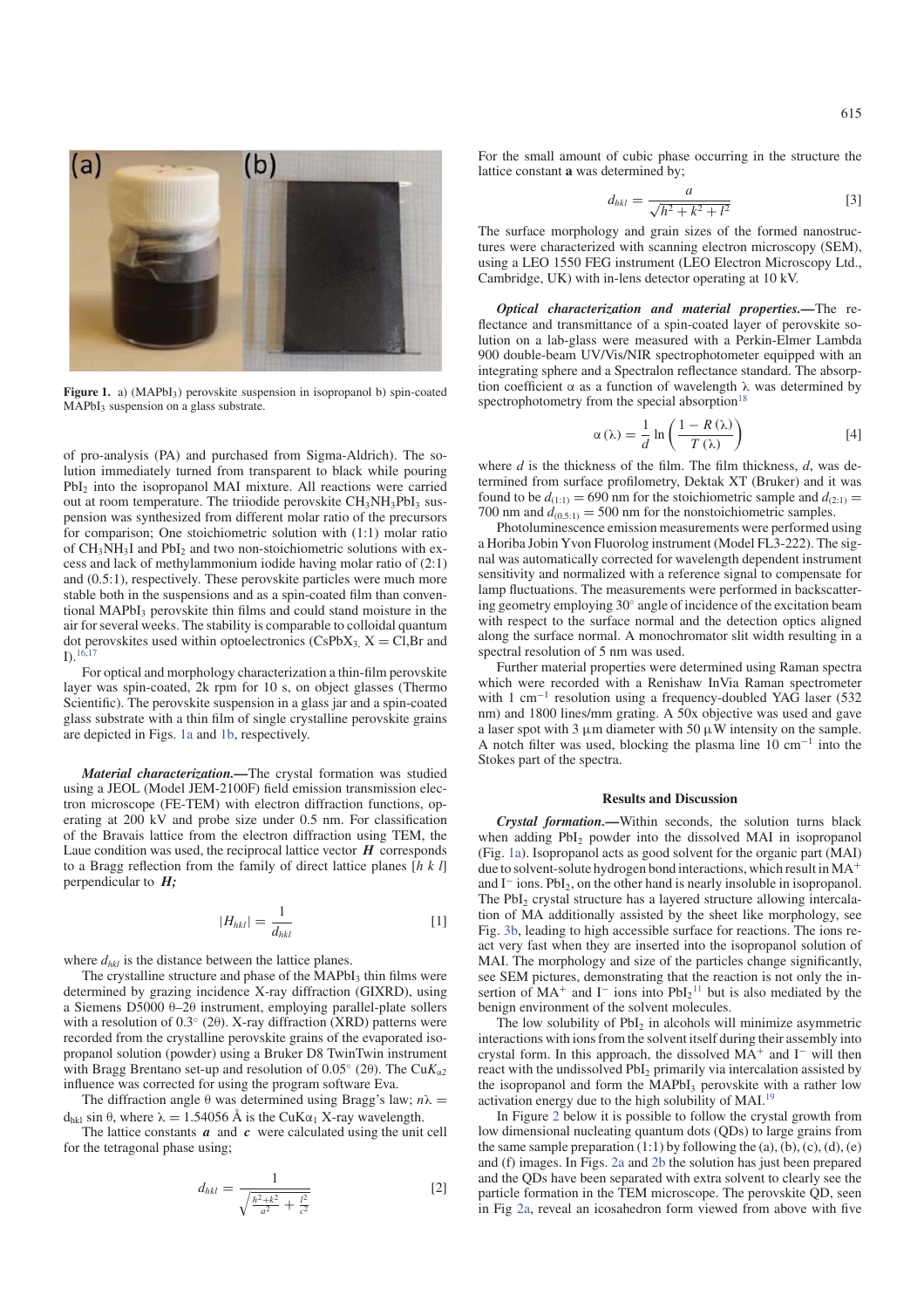

**Figure 2.** Organized crystal formation of the perovskite (1:1) solution, from small quantum dots to larger grains (a) A 6 nm sized QD formed like an icosahedron seen from above (b) An overview of the QD particles (c) and (d) The particles are highly crystalline and formed into different shapes (e) smaller particles agglomerate into larger grains (f) Square grains of the structured perovskite.

equilateral triangular faces meeting at each vertex in total 20 facets. Layers of atoms are stacked into a dense packed pyramid like shape. The atoms are organized into a version of a close packed system, an arrangement often occurring in an octahedral geometry. Seen from above, the third layer of atoms is in the same row as the first layer, and the fourth layer in the same row as the second etc. This can be seen on the facets, maybe most clear on the one to the left. The white dots are the atoms and if one follows a radial line to the center of the icosahedron, enhanced with a red arrow, it is possible to see that at every second row of atoms are inline to the center. To guide the eye to see the rows with the inline atoms, two red lines have been drawn. In the z-direction, pointing out of the plane of the paper, the atoms are shifted to adjust into the close packed form. Figure 2b shows an overview of a QD area where most of the particles are below 10 nm semblance to form hexagonal or pentagonal shapes. Figs. 2c and 2d show less separated QD and the particles with their atoms seem to organize in a remarkable way. There are cubic, quadratic, hexagonal, triangular and pentagonal shapes, where the hexagonal is on average most occurring, a few of the shapes pointed out with arrows. The atoms are well structured in each particle and the grains appear to be connected since the direction of atoms is equal in between the grains and turns up in the same straight lines, emphasized with red lines in Fig. 2c. At this point the material is distinctly crystalline. Fig 2e shows how the particles agglomerate into larger clusters, and end up in an energetic beneficial cubic formation as the crystal grows, Fig. 2f, which is also seen in the SEM images below (Fig. 3a).

*Structure and morphology.—*To investigate the microstructure and morphology of spin-coated perovskite thin films, prepared from the isopropanol dispersion, scanning electron microscopy (SEM) was used. The images showed in Fig. 3 were performed at different magnifications, an overview to the left and a zoom in on the grains to the right of each sample.



Figure 3. SEM images of the PbI<sub>2</sub> powder and the samples with different molar ratio, observe the different magnifications, lower to the left and higher to the right; (a) and (b)  $PbI_2$ , (c) and (d) stoichiometric (1:1) MAPbI<sub>3</sub> showing square cubic shaped grains, (e) and (f) non-stoichiometric (0.5:1) sample showing rods and square grains, (g) and (h) grains from the (2:1) sample showing connected grains in a net like morphology.

Figures 3a and 3b show the PbI<sub>2</sub> powder and when closing in on the  $PbI<sub>2</sub>$ , it is seen that it contains stacks with thin layers of  $PbI<sub>2</sub>$ sheets close packed together, Fig. 3b. Two adjacent sheets are bound together with weak van der Waals forces in the repeated I-Pb-I sandwich formation. When the  $PbI_2$  powder is inserted in the isopropanol solution containing MA<sup>+</sup> and I<sup>−</sup> a total transformation occurs. The result is observed in Figs. 3c and 3d which shows the stoichiometric  $(1:1)$  MAPbI<sub>3</sub> perovskite. Different sizes of well-shaped cubic grains with very clear lines and edges are formed. The distribution of different grain sizes is fairly large. In the zoom in image, Fig. 3d, an approximately 4 μm grain is depicted. Figs. 3e and 3f show the nonstoichiometric sample (0.5:1) with a variation of shapes. It contains approximately 30% rods between the cubic grains.  $PbI<sub>2</sub>$  has been reported to form  $\text{rods}^{20,21}$  and it is reasonable to believe that the rods only contain  $PbI_2$  also since the concentration of  $PbI_2$  is twice as high as MAI and no rods are seen in the stoichiometric sample. It has been observed in previous reports that PbI<sub>2</sub> transform into rod-like particles in alcohols.<sup>20</sup> The rods can be up to 10  $\mu$ m long and 40 nm wide. The cubic grains are moreover surrounded by small rods in the 100 nm range. Figures 3g and 3h show the (2:1) sample with cubic grains having soft and a bit round edges. The grain size is in the 400–600 nm range and they seem to be more connected in the structure.

The phase purity of the grown crystals in solution was confirmed by X-ray diffraction (XRD). XRD was performed on the spin-coated thin films using a grazing incident setup, and on powder ground from batches of crystals with a Bragg-Brentano setup, both, working at 2θ performance.

The main contribution of crystallinity from all the samples can be derived to the body centered tetragonal lattice with space group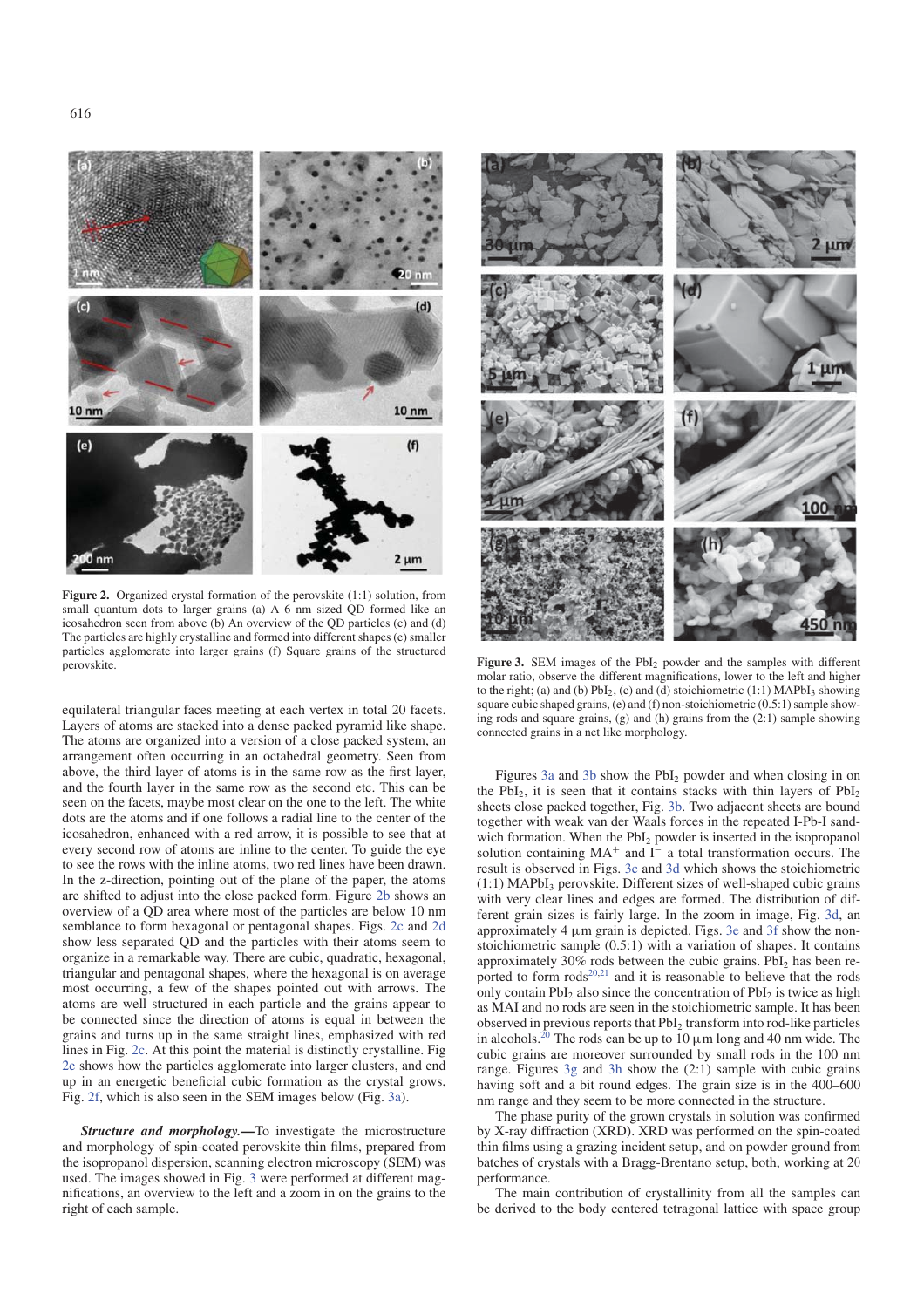

**Figure 4.** X-ray diffraction pattern of perovskite MAPbI<sub>3</sub> structure for stoichiometric and non-stoichiometric samples at molar ratio (1:1), (2:1) and (0.5:1), following the reference<sup>24</sup> (a) an overview; the tetragonal lattice planes for MAPbI<sub>3</sub> denoted above, seen in all four samples, and PbI<sub>2</sub> hexagonal phase, seen in the (0.5:1) sample below the graph. The star indicates peaks from the contribution of crystallized methylammonium iodide. Figure (b), (c) and (d) shows zoom in on powder diffraction from a few characteristic peaks from the MAPbI<sub>3</sub> structure.

(*I*4/*mcm*) with some fraction from the cubic lattice (*Pm3m*).The typical perovskite diffraction peaks have a surprisingly strong intensity also for the non-stoichiometric samples. Fig. 4a is an overview of the samples measured with a grazing incidence XRD for thin films. Here it is impossible to separate the narrow peaks at for instance  $2\theta =$  $14°$  coming from (110) and (002) diffraction planes in a tetragonal phase.

However, Figs. 4b, 4c and 4d are showing powder diffraction, with a resolution of FWHM 0.05◦, from the single crystals of the three samples with focus on the peaks that are typical for the MAPbI<sub>3</sub> perovskite. In these measurements the peaks from the diffraction planes (004) and (220) at  $2\theta = 28.15^\circ$  and  $28.4^\circ$ , seen in Fig. 4c, are clearly separated and can indeed prove the tetragonal phase, in particular for the (0.5:1) sample. The diffraction peaks are in good agreement with the calculated diffraction described by T. Baikie et al.<sup>22</sup> and other detailed studies of the diffraction of the perovskites.<sup>23</sup>

The cell parameters for the  $(0.5:1)$  samples were found to be a =  $b = 8.89$  Å and  $c = 12.69$  Å. A peak shift is detected in the (002) and (004) plane diffraction of the (1:1) and (2:1) samples compared to the (0.5:1) sample, seen in the electron diffraction in Figs. 5b and 5c respectively. The cubic peak position of the (002) diffraction plane is reported to be at  $2\theta = 28.26^{\circ}$ .<sup>23</sup> This is close to the diffraction angle of sample (1:1) and (2:1) at  $28.24°$  and  $28.21°$ , see Table I below. Fig. 4d shows the diffraction peak (121) which only belongs to the tetragonal phase. Since the powder samples come from a solution which just has been evaporated, we can assume random orientation of the crystals. From the relative intensities of this peak we can approximate the ratio of the tetragonal phase compared with the cubic phase. If we assume that sample (0.5:1) has a pure tetragonal phase (because of its highest intensity and suggested from Raman data discussed later), for sample (1:1) 65% is calculated to be tetragonal phase and for sample (2:1) 46%, with the rest being cubic. At room temperature MAPbI<sub>3</sub> is known to be tetragonal and changing to the cubic phase at approximately  $54°C<sup>23</sup>$  In this report we find a contribution from cubic phase at room temperature. It seems like the cubic phase is more stable at the surface and has been reported by Protesescu et al. where

all the CsPbX3 QD particles forms cubic phase instead of tetragonal or orthorhombic for the perovskite lattice.

Table I shows the calculated  $d_{\text{(hkl)}}$ -spacing and lattice constants, using formula 3 and 4, originating from the experimental X-ray powder diffraction. In particular sample (0.5:1) agrees very well with the tetragonal phase.<sup>25</sup> The peak positions from Fig. 4b in the range 13.8–14.3◦and Fig. 4c in the range 27.5–29.5◦have been used. The peak from the  $(002)$  plane in the  $(1:1)$  sample overlaps with the (110) diffraction and is seen more as a shoulder. An approximate peak position for the (002) has been used in this sample. The peak shift of



**Figure 5.** TEM images and ED; (a) and (b) electron diffraction from the area on the image from the stoichiometric (1:1) sample, (c) ED from the hexagonal character in the (0.5:1) sample and (d) an ED and image from the (2:1) sample.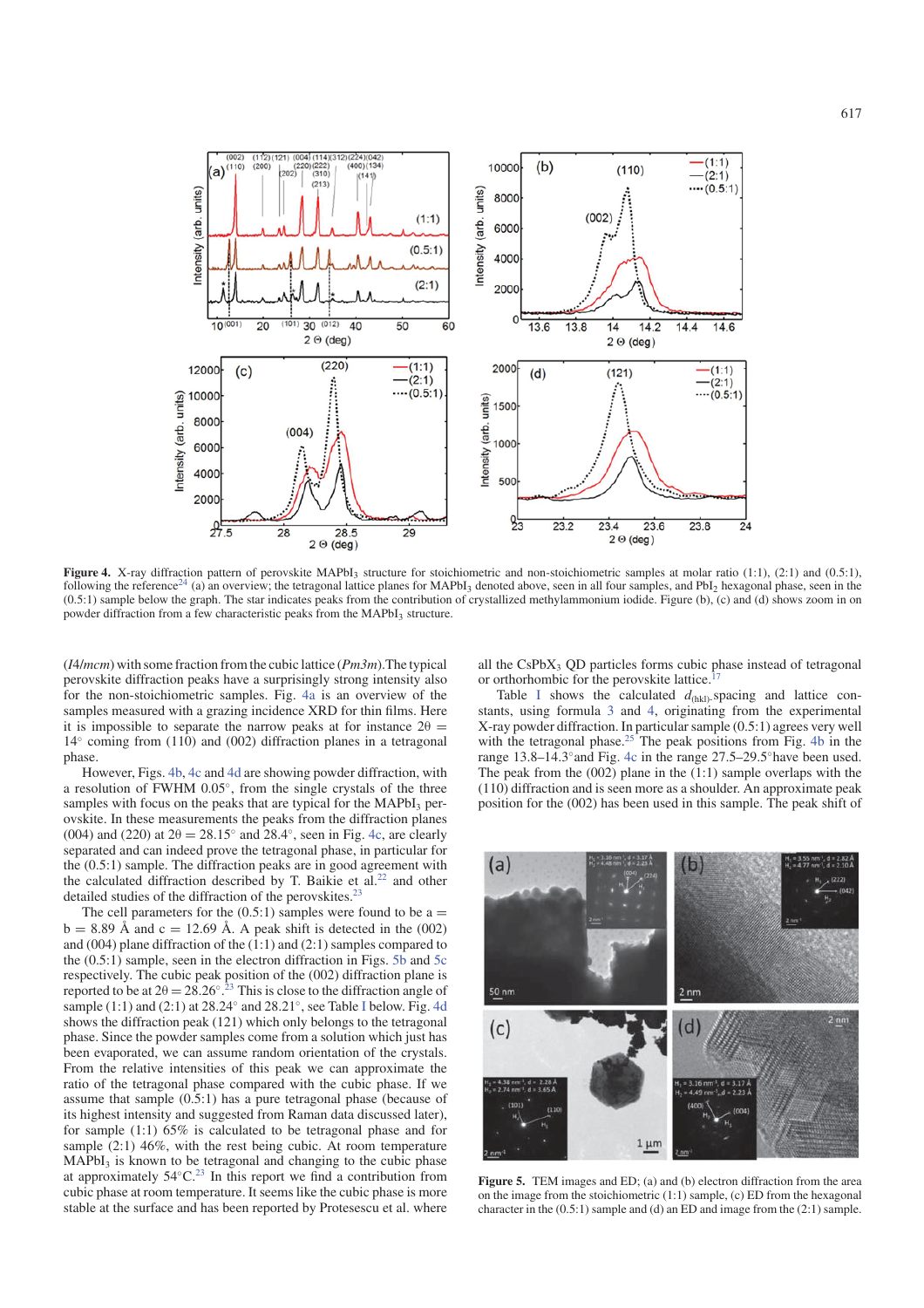$S$ ample (MAI:PbI<sub>2</sub>) (*hkl*)<sub>tet</sub> (*hkl*)<sub>cub</sub>  $2\theta_{\text{tet}}$   $2\theta_{\text{cub}}$  *d<sub>cet</sub>* (Å)  $d_{\text{cub}}$  (Å) **a**<sub>*tet*</sub> **a**<sub>*cub*</sub> (Å) **a**<sub>*tet*</sub> (1:1) (002) (100) 13.97 14.05 6.34 6.30 0.65 12.68 6.30  $(110)$  14.15 6.26 8.85 (004) (200) 28.15 28.24 3.17 3.16 (220) 28.46 3.14 (2:1) (002) (100) 13.98 14.02 6.33 6.32 0.46 12.67 6.32  $(110)$  14.15 6.26 8.86 (004) (200) 28.15 28.21 3.17 3.17 (220) 28.46 3.14  $(0.5:1)$   $(0.02)$   $13.96$   $6.34$  1  $12.69$  $(110)$  14.08 6.29 8.89 (004) 28.14 3.17 (220) 28.40 3.14

**Table I. Summary of** *d(hkl)***-spacing and lattice constants a and c for tetragonal and cubic phase.**

the (002) plane determined both the tetragonal **c** lattice and exploited as a cubic (100) diffraction giving the **a** lattice distance. Both of them are probable and give realistic values; reflecting a shift thought of as change of the lattice distance in the c-direction when the tetragonal structure approaches a more cubic character. The other suggestion is that sample (1:1) and (2:1) contains an undefined ratio of cubic phase, in that case the cell parameters for the  $a = b = c = 6.30$  Å and 6.32 Å for the  $(1:1)$  and  $(2:1)$  sample, respectively. In all, there is a shorter bond length between the atoms in the c-direction for the stoichiometric  $(1:1)$  and non-stoichiometric  $(2:1)$  than the nonstoichiometric (0.5:1) sample.

Fig. 5a shows a part of a grain and the inset shows electron diffraction (ED) from that part. The ED has a square shaped pattern originating from the tetragonal perovskite phase confirming the whole grain is essentially a single-crystal. The wavelength of the electrons is much shorter than the x-rays. Therefore, the radius of the Ewald sphere is much larger and more reflections are observed by ED than by XRD. The length of the scattering vectors to each diffraction maximum reveals the plane separation for the corresponding Miller index (hkl).

With Bragg's law, the diffraction angle from the X-ray diffraction can be compared with the  $d_{\text{(hkl)}}$  value. In Fig. 5a, the vector denoted H1 gives  $d_{(004)} = 3.17$  Å using formula [2] corresponding to the angle of  $2\theta = 28.12^\circ$ . From the d-spacing we can derive the lattice constant c from formula [2] for the tetragonal phase which gives a value of 12.68 Å. This is a reasonable value for the unit cell in the c-direction of the tetragonal phase. For comparison, the d- spacing can be used with the cubic formula 3, giving an a-axis of 12.68 Å which is too large for the cubic unit cell. Here it can be stated that this is a tetragonal phase. At 45<sup>°</sup> angle the H<sub>2</sub> vector corresponds to  $d_{(224)} = 2.23$  Å, which corresponds to  $2\theta = 40.34^\circ$ . These values can be compared with the X-ray diffraction peaks typical for the MAPbI<sub>3</sub> perovskite structure in Fig. 4c.

Fig. 5b shows a TEM image of the edge of a cube. It is seen that the atoms are lined up in rows. The ED in the inset of the image shows a single crystalline pattern taken from the edge area in the middle of Fig. 5b. The distance between the planes corresponding to H1 is  $d_{(222)} = 2.82$  Å which is comparable with the  $2\theta = 31.72°$  and H2 gives  $d_{(042)} = 2.10$  Å, corresponding to  $2\theta = 43.14^\circ$ . The electron diffraction convincingly matches the X-ray diffraction pattern. Small shifts in angle and d spacing can be due to errors in both XRD and ED measurements, (the sample has to be orthogonal to the incident X-ray or electron beam to calculate the exact distance between the d-planes). An important observation connected to the accuracy of the measured reciprocal space vector dependent on the spot-size in ED: small changes in length of the vector H shifts the diffraction 2θ angle fairly much. However, the accuracy of these measurements and the agreement between ED and XRD is rather high.

Figure 5c shows a thin 2D hexagonal particle occurring, to a low amount, in the  $(0.5:1)$  sample. This is probably a PbI<sub>2</sub> particle with the Pb-ion surrounded by iodine.<sup>26</sup> The ED from only that particle is seen in the inset of Fig. 5c. The  $d_{(101)} = 2.28$  Å and the  $d_{(110)}$  $= 3.65$  Å correspond to an angle of  $2\theta = 39.49°$  and  $2\theta = 24.37°$ respectively. The  $2\theta = 24.37^{\circ}$  does not agree completely with the (110) plane for the PbI<sub>2</sub>, which should be placed at approximately  $2\theta$  $= 26°$  according to the experimental XRD data. The reason for this is still under discussion.

Fig. 5d shows the (2:1) sample at the corner of a grain. The atoms are organized in an interesting crystalline form. The ED in the inset shows a single crystalline pattern quite similar to Fig. 5a except for the 90◦ angle between the diffraction spots. This might be a type of 2D network where the organic ions become interdigitating bilayers of intercalated cations.<sup>27</sup> The spots correlate to  $d_{(004)} = 3.17 \text{ Å}$  giving  $2\theta = 28.12°$  and  $d_{(040)} = 2.23$  Å giving  $2\theta = 40.41°$ , in good agreement with the XRD data.

*Perovskite optoelectronic properties.—UV/vis/NIR spectrophotometry and photoluminescence.—*Spectrophotometry was used to measure the transmittance and reflectance of the spin-coated perovskite solutions on glass in the range 330–1400 nm. The emission spectra were measured with a photoluminescence spectrometer in the range 650–900 nm using reflecting mode setup.

Fig. 6a shows the total transmittance of the three samples. The samples have a transmittance of 10–25% at wavelengths below 800 nm, and 35–50% at wavelengths above 800 nm. The reflectance, Fig. 6b, is low at short wavelengths and increases after 800 nm up to 60%. The high reflectance is caused by a large diffuse reflective part due to light scattering. This can be due to the rather large single crystalline grains which are disorganized on the surface after spin coating. The specular reflective part is close to zero over the whole range.

The absorption coefficient  $\alpha$ , seen in Fig. 6c, has been calculated using formula [1]. It shows a sharp change of absorption at 800 nm where the bandgap excitation of electrons into the conduction band occurs. High absorption is observed in the range 330–800 nm. By extrapolating the linear region of the absorption edge to the x-axis intercept, the optical bandgap was estimated to  $E<sub>g</sub> = 1.55$  eV. The very sharp step of absorption is similar to the single crystal absorption behavior described by D. Shi et al.,<sup>28</sup> where the perovskite crystals have been synthesized using an anti-solvent vapor assisted method. The shape of the curve differs from absorption spectra of non-single crystals of perovskite. We believe that this is not due to saturation since there is a small amount of light that is still transmitted in the 330–800 nm range. The shape is more likely to come from the morphology of the surface and pin-hole effects.

Even if there is twice as much of  $PbI_2$  (E<sub>g</sub> = 2.3–2.55 eV) in the  $(0.5:1)$  sample, a very small absorption caused by the PbI<sub>2</sub> contribution can be observed. Absorption due to  $Pb^{2+}$  complexes such as triiodoplumbate (PbI<sub>3</sub><sup>-</sup>) and tetraiodoplumbate (PbI<sub>4</sub><sup>2-</sup>), in the 350–  $450$  nm region<sup>29</sup> is not observed, however, there is a shoulder in the  $(0.5.1)$  sample at 500 nm which indicates on an excess of  $PbI<sub>2</sub>$ .<sup>30</sup> Usually, there is a small exponential slope in semiconductors after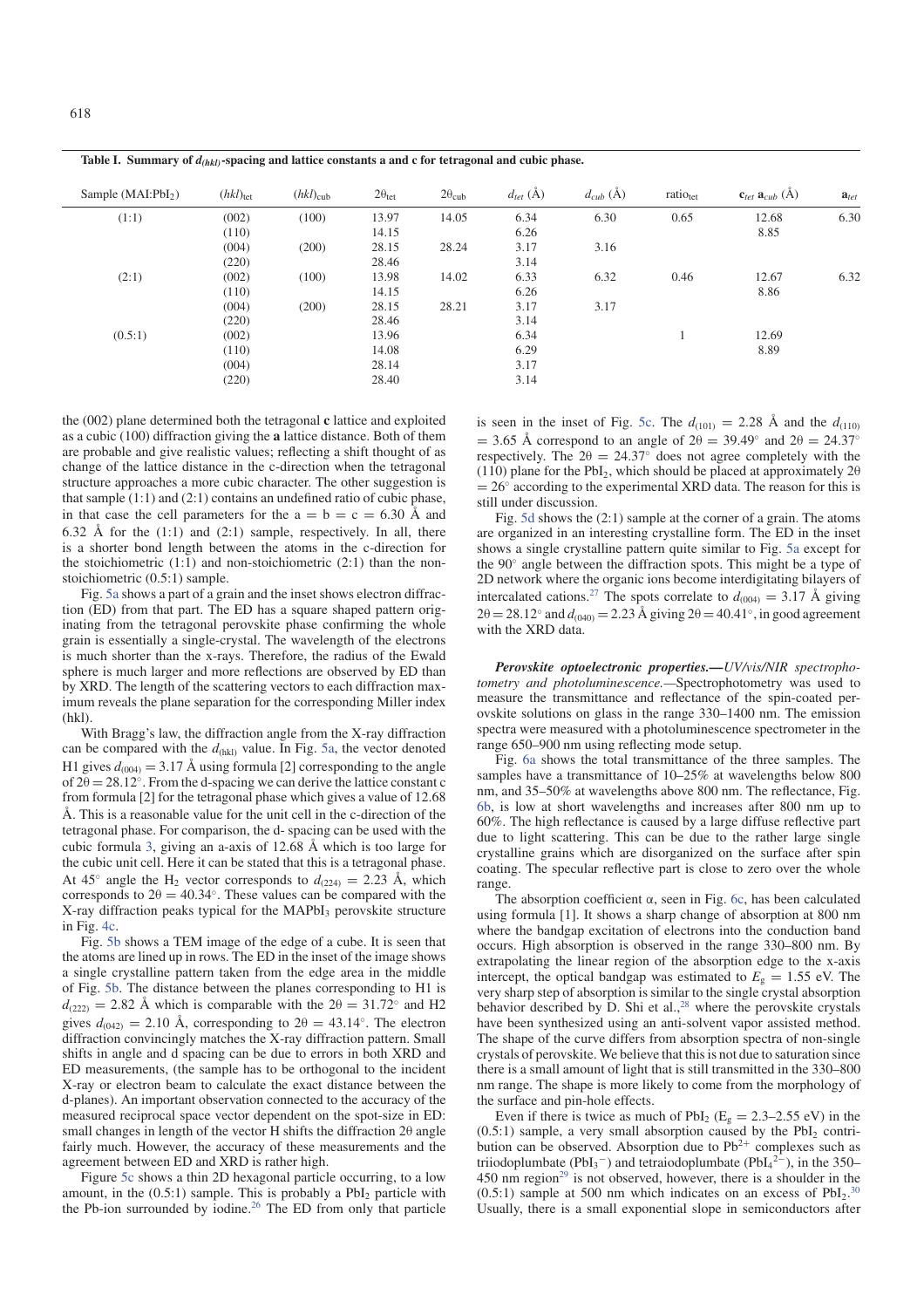

Figure 6. UV/vis/NIR spectrophotometry and photoluminescence of the four samples at different molar ratio with spin coated solution on a lab glass (a) transmittance, (b) reflectance, (c) absorption coefficient  $\alpha$  and (d) emission spectra at excitation wavelength  $\lambda_{ex} = 600$  nm.

the absorption edge; for instance in oxides like  $WO_3^{31}$  and  $TiO_2$  as well as Si and GaAs, $32$  the so called absorption tail states (or Urbach tail).33 This exponential behavior is attributed to structural disorder in the material. The absorption from the perovskite thin films, seen in Fig. 6c in the range 800–1400 nm, has no exponential tendency where optically detectable deep states are present, which suggests a low degree of structural disorder in the MAPbI<sub>3</sub> perovskite structure and, therefore, high crystallinity.

Fig. 6d shows an emission spectrum with an excitation wavelength of  $\lambda_{\rm ex} = 600$  nm. The intensity from the emission varies between the samples with highest intensity from the (2:1) sample where the concentration of the MAI component is twice as much. It is also observed that the peak is blue shifted. The peak is expected to be positioned at approximately 800 nm where the electronic band transition occurs or at longer wavelengths due to excitonic binding energies. However, now the peak position is at 760 nm. One probable explanation of this behavior is the larger amount of MAI, which can be compared with the explanation of Papavassiliou et al.34 The article describes how to tune the PL band in the range 400 to 700 nm with the ratio of mass containing of the organic part in between the metal compounds. The perovskite formation of sample (2:1) fits very well to the 2D structure mentioned before. The peak position has a comparable placement with the emission peak of  $\overline{\text{CH}_3\text{CH}_2}$ )<sub>3</sub>NH<sub>3</sub>)<sub>2</sub>(CH<sub>3</sub>NH<sub>3</sub>)<sub>3</sub>Pb<sub>4</sub>I<sub>14</sub>.<sup>27</sup>

The comparably low PL-band intensity from the (1:1) and (0.5:1) samples might be due to the high crystallinity and low amount of distortion, since PL partly originates from defects in the material.<sup>27</sup> This might also be one of the reasons for the high PL intensity of the (2:1) sample where there occur other structural components, seen in Fig. 6a. The defects are likely to play a crucial role in the PL spectra for the non-stoichiometric samples.

The variation of the  $PbI_2/CH_3NH_3I$  composition ratio in the solution has been reported to have the best electronic properties at the molar ratio of  $0.6-0.7^{35}$  This can be compared with the  $(2:1)$  sample, which might have a higher doping concentration that also can be an advantage for the charge transport in the solar cell.

*Raman spectroscopy.—*The vibration modes of the single crystalline thin films have been investigated by Raman scattering. Fig. 7 shows the result from the three samples  $(1:1)$ ,  $(2:1)$  and  $(0.5:1)$ . At most six bands have been observed in the 50–350 cm−<sup>1</sup> region. They are at 70, 96, 110, 140, 166 and 214 cm<sup>-1</sup>. The first normal mode at 70 cm−<sup>1</sup> is predicted to be the Pb-I asymmetric stretching and gives information of the inorganic component of the material.36 The shoulder at 140 cm−<sup>1</sup> and the small peak at 166 cm−<sup>1</sup> have been related to the MA cation in previous reports. $37$  In an octahedron perovskite structure, one expects the phonon spectrum to contain three transverse optical (TO) and three longitudinal optical (LO) phonon modes. The line at  $214 \text{ cm}^{-1}$  is considered to be the second order band corresponding to modes from longitudinal optical  $(LO)$  phonons.<sup>20</sup> Fig. 7a shows the variation of intensity from the samples. It was approximately the same ratio in between the samples also after measuring at different spots on the surface. The lower intensity from the (1:1) and (2:1) is likely due to the fraction of cubic phase and possibly also from the decrease of the c-axis length which causes a smaller dipole moment. The symmetry group which the cubic phase belongs to have no quadratic symmetry element and there will be no vibrations that are Raman active. This fact correlates very well with the ratio of tetragonal phase derived from the relative intensity of the (121) XRD peak in Fig. 4d. Fig. 7b shows the normalized (to 96 cm−1) Raman intensity to compare the relative intensity of the vibration peaks in the sample. In both figures it is observed that the height between the peak at 96 cm<sup>-1</sup> and 110 cm<sup>-1</sup> differs. The ratio  $\delta$  of sample (0.5:1) from peak position 96/110 cm<sup>-1</sup> is  $\delta = 1.27$ , sample (1:1)  $\delta = 1.16$ and sample (2:1)  $\delta = 1.06$ . The higher ratio in between the two peaks of the  $(0.5:1)$  can be attributed to the higher  $PbI_2$  concentration which has the most intense peak at 96 cm−<sup>1</sup> coinciding with the peak from the perovskite at the same position. However, the higher intensity of the Raman lines situated at low frequencies compared to the higher ones indicates that the crystal is more polarizable at low frequencies. This correlates with the XRD data seen in Fig. 6 where we found that the (0.5:1) sample has the most typical tetragonal phase with a c-axis of 12.7 Å and a-axis of 8.9 Å. This is true only if the transverse optical